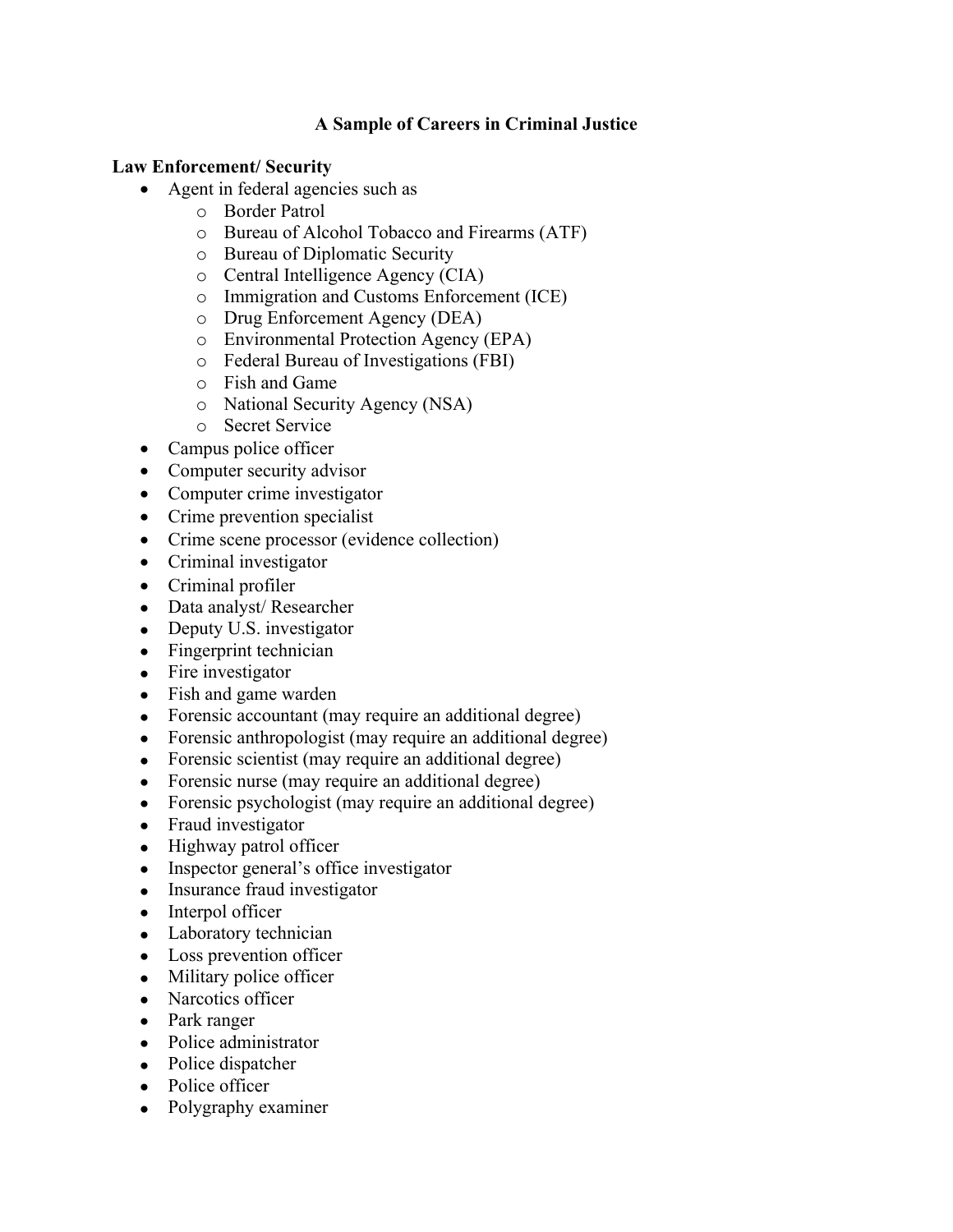- Private investigator
- Private security officer
- Victim advocate

## **Courts/Law**

- Arbitrator
- Attorney General (also requires law degree)
- Bailiff
- Clerk of court
- Court reporter
- Jury coordinator
- Juvenile magistrate
- Law clerk (may require an additional degree)
- Law librarian (may require an additional degree)
- Legal researcher (may require an additional degree)
- Mediator
- Medical examiner (may require an additional degree)
- Paralegal (may require an additional degree)
- Prosecutor (also requires law degree)
- Public defender (also requires law degree)
- Public information officer
- Specialty court (drug, veteran, domestic violence, etc.) worker
- Trial court administrator
- Victim advocate

## **Corrections/Rehabilitation**

- Activity therapist
- Adult probation or parole agent
- Business manager
- Case manager
- Chaplain (requires additional degree)
- Chemical dependency worker
- Childcare worker
- Classification officer
- Clinical social worker
- Community liaison officer
- Correctional officer
- Fugitive apprehension officer
- Home detention supervisor
- Jail screener
- Job placement officer
- Juvenile detention officer
- Juvenile probation or parole agent
- Medical doctor (also requires a medical degree)